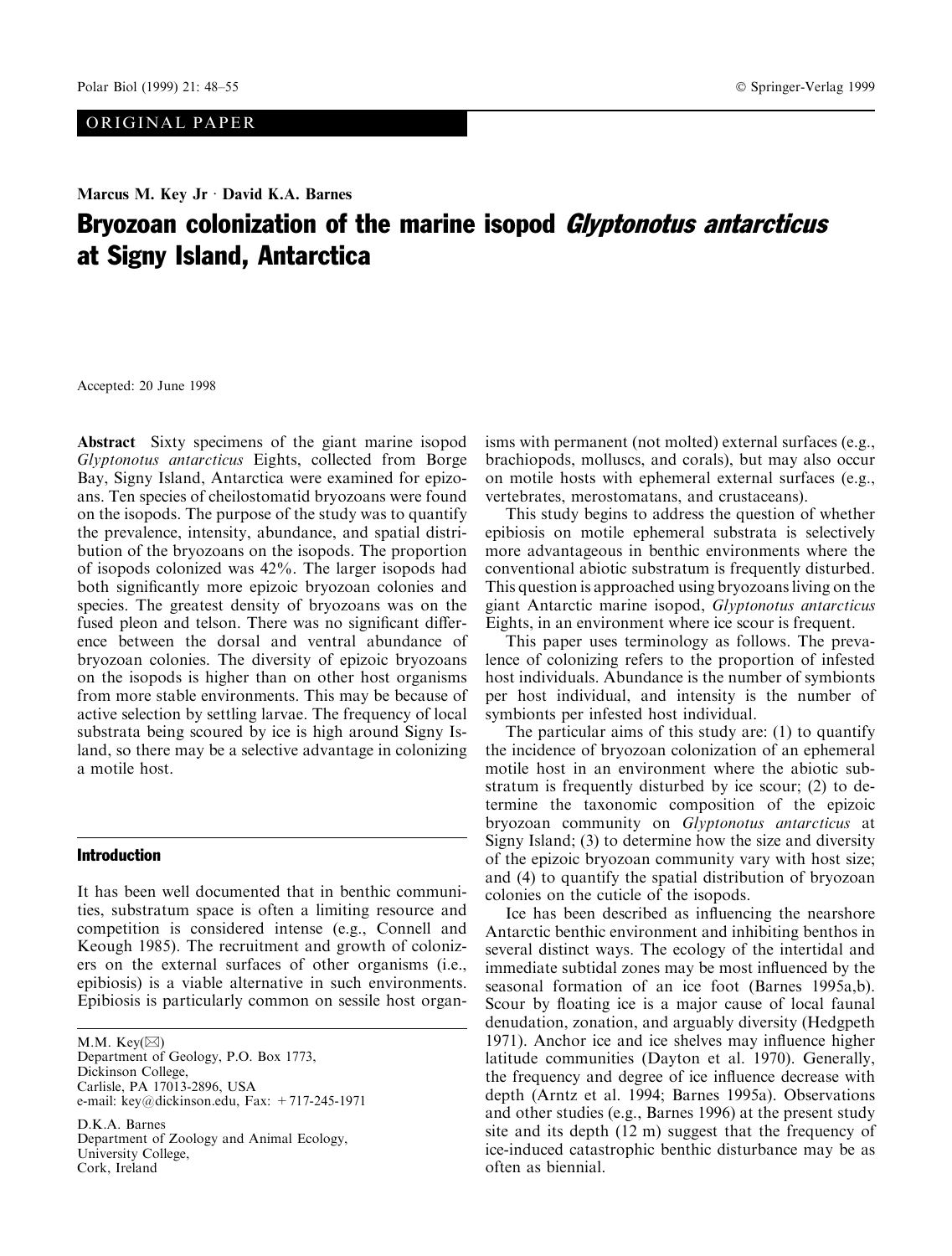At the study site there is a zone from mean low-water neap tide level to 1.5 m depth that is essentially devoid of organisms because of the seasonal formation of an ice foot (Barnes 1995b). Below this, ice scour limits community development such that sessile animals first occur at 2 m depth and are generally scarce above 3 m (Barnes 1995b). Disturbance by ice processes is the major factor in controlling the spatial distribution, abundance, and diversity of bryozoans (and other benthos) below 3 m in the area (Barnes 1995a).

The giant Antarctic marine isopod, Glyptonotus antarcticus Eights, was selected as the host organism for the present study because its abundance and large size make it easily collectible. G. antarcticus is a highly motile (White 1970) eurybathic species (Chaigneau et al. 1991), and it commonly occurs in the intertidal and subtidal zones.

#### Materials and methods

The study was carried out in Factory Cove, which is a small inlet off Borge Bay next to the British Antarctic Survey base. The base is located on the east side of Signy Island in the South Orkney Islands off the Antarctic Peninsula at  $60^{\circ}43\%$ ,  $45^{\circ}36\%$  (Fig. 1).

The water depth in Borge Bay ranges from 0 to 30 m with a mean of 10 m (Clarke et al. 1988). The collection site was at 12 m depth in an area where the substratum consists of loose pebble to boulder-sized rocks in a sand/mud matrix.

The isopods were collected using SCUBA in February 1992. After collection, the isopods were held in flow-through aquaria. First, the size of each isopod was measured using Vernier calipers. Length was measured as the distance from the anterior tip of the cephalothorax to the posterior tip of the telson, and width was measured as the maximum dimension perpendicular to the length (Fig. 2) (i.e., at the fourth free thoracic segment (White 1970)).

Second, the number and spatial distribution of bryozoan colonies were recorded for each isopod. The cuticle of the isopod was treated as several distinct sectors (Fig. 2). The dorsal surface was separated into two sectors: (1) the fused cephalothorax and pereon; and (2) the fused pleon and telson. The ventral surface was separated into three sectors: (1) the fused cephalothorax and pereon; (2) the fused pleon and telson; and (3) the pereopods. The seven pairs of pereopods on each of the isopods were grouped. Results for pereopods were separated into seven segments: coxa, basis, ischium, merus, carpus, propodus, and dactylus (Fig. 2). The relative size of each of these sectors was measured on Fig. 2 with a personal computer-based image analysis system using digitized video images of the dorsal and ventral surfaces of the host. Repeatability experiments indicate a measurement error of less than 3.4%.

Third, the taxonomic assignment of each bryozoan colony was determined. A binocular microscope suspended over a water-bath, at ambient temperature, was used in identification, so specimens were kept alive and then returned to the sea.

#### **Results**

The incidence and diversity of epizoans

Sixty Glyptonotus antarcticus ranging in length from 12 to 105 mm (mean  $= 83.2$  mm;  $SD = 19.8$  mm) and width from 6 to 51 mm (mean =  $40.5$  mm; SD =  $9.5$  mm) were collected. Of these, 25 (42%) were colonized by

bryozoans. In addition to numerous serpulid worms, ten species of cheilostomatid bryozoans were found on the isopods (Table 1).

The number of isopods colonized by any one bryozoan species ranged from 1 for *Hippadenella inerma*, Lacerna eatoni, and Smittina rogickae to 18 for Celleporella antarctica with a mean of 4.6 (Table 2). This represents a prevalence of  $1.7-30.0\%$  (mean  $= 7.7\%$ ). A total of 90 bryozoan colonies were found on the isopods. The mean abundance of bryozoan colonies per host was 1.5. The mean intensity of bryozoan colonies per host ranged from 1 to 12 (mean  $=$  3.6) (Table 2). The abundance of bryozoan colonies per host for any one bryozoan species ranged from one (all bryozoan species) to six (C. antarctica and Inversiula nutrix) (Table 2).

The number of bryozoan species colonizing any one isopod varied from 0 to 4. There was a positive significant correlation between host size (i.e., cuticle length  $\times$ width) and the number of colonizing bryozoan species (Pearson correlation coefficient;  $P = 0.004$ ). Like most juvenile arthropods, small isopods molt more frequently and thus are less likely to be colonized (Key et al. 1997). An alternative test revealed that the 30 smallest hosts were colonized by significantly fewer bryozoan species  $(\text{mean} = 0.4; SD = 1.0)$  than the 30 largest hosts  $(\text{mean} = 1.1; SD = 1.2)$  (*t*-test;  $P = 0.01$ ).

The number of bryozoan colonies on any one isopod ranged from 0 to 12. There was a positive correlation between host size (i.e., cuticle length  $\times$  width) and the number of epizoic bryozoan colonies, but it was not significant ( $P = 0.073$ ). A *t*-test revealed that colonized hosts were significantly  $(P < 0.001)$  larger than non-colonized hosts  $(\text{mean} = 4.173 \text{ mm}^2; \text{SD} = 687 \text{ mm}^2 \text{ vs }$ mean =  $3,100 \text{ mm}^2$ ; SD = 1445 mm<sup>2</sup>, respectively).

Spatial distribution of epizoans

The spatial distribution of epizoans on the host cuticles was not random. The distribution of epizoans is a function of the settlement preferences of their larvae, the relative surface area of the various sectors of the cuticle, and differential post-settlement mortality (e.g., due to abrasion). All sectors of the isopod had at least one epizoan except for the basis, ischium, and merus of the pereopods (Table 3). After compensating for the different relative areas of the various sectors of the host's cuticle, the abundance of epizoic bryozoan colonies was compared among the sectors on the 60 hosts using chisquared tests. There were significantly ( $P = 0.048$ ) more epizoic bryozoan colonies on the fused pleon and telson than on the fused cephalothorax and pereon. The ventral surface of the fused cephalothorax and pereon was significantly ( $P = 0.007$ ) more colonized by bryozoan colonies than its dorsal surface. There was no significant difference between the number of bryozoan colonies on the dorsal and ventral surfaces of the fused pleon and telson ( $P > 0.05$ ). The isopod's entire dorsal surface was not colonized significantly more or less than the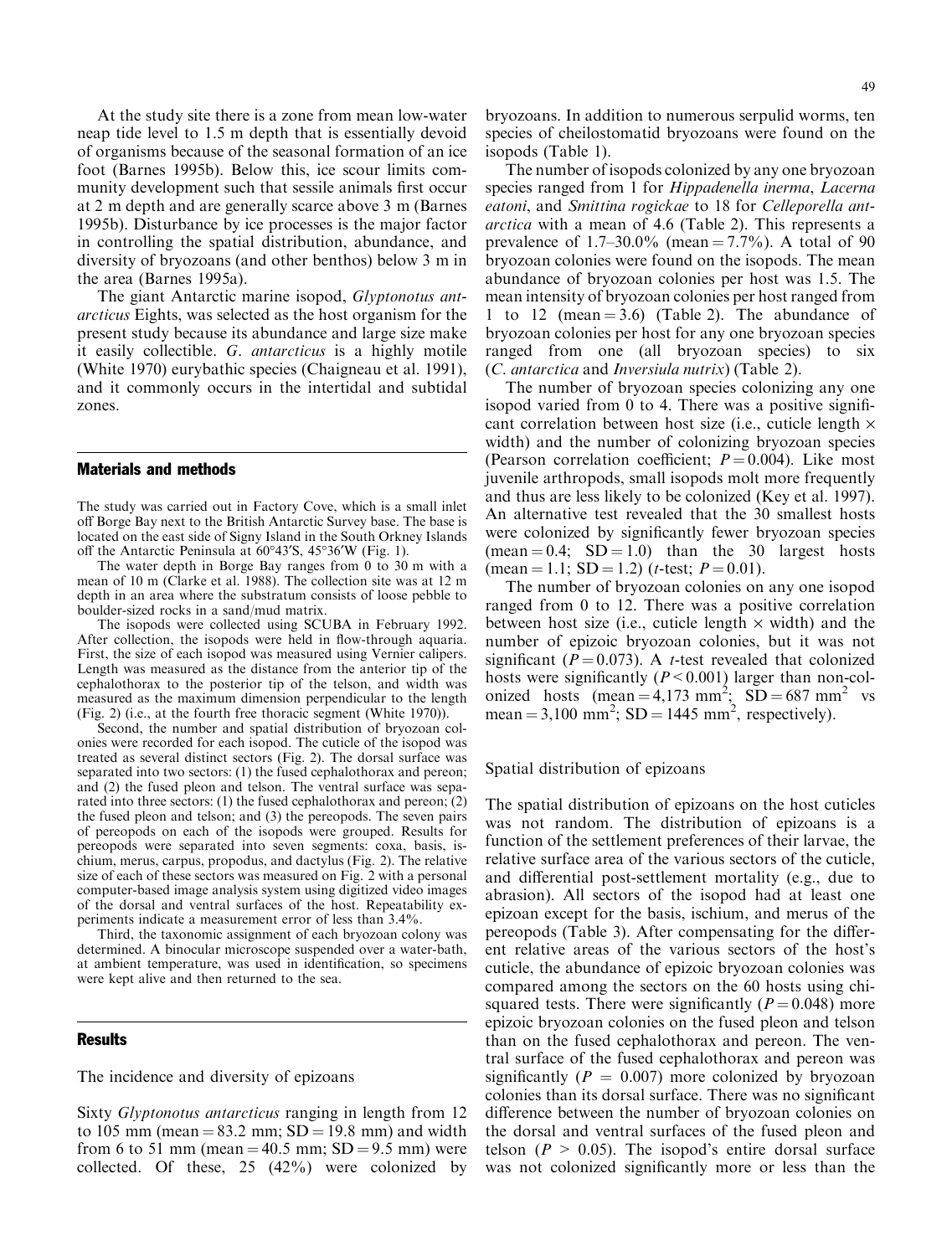ventral surface ( $P > 0.05$ ). There were more bryozoan colonies on the pereopods' propodus and dactylus and fewer on the coxa, basis, ischium, and merus.

### **Discussion**

Bryozoans are ubiquitous colonizing organisms that are known to live on a variety of planktonic (Taylor and Monks 1997), nektonic (Key et al. 1995, 1996a), and motile ephemeral benthic (Key et al. 1996a,b, in press a,b) hosts. They have been reported as epizoans on various motile hosts in Antarctica as well, including holothurians and pycnogonids (Moyano 1972a; Barnes and Clarke 1995a). Bryozoans have previously been found as epizoans on marine isopods (Moyano 1972a, 1986, 1989; Campbell 1992).

In all these cases, the frequency at which a host molts will affect the prevalence of epizoans (Key et al. 1996a, 1997). G. antarcticus has a long intermolt period of greater than 100 days and sometimes up to 730 days, and ecdysis frequency decreases with increasing size and presumably age (White 1970). Upon reaching maturity,

Fig. 1 A Position of Signy Island in relation to the South Orkney Islands and the Antarctic Peninsula. Inset shows position of Borge Bay in relation to Signy Island. B Borge Bay showing position of study site (\*) in Factory Cove. Modified from Barnes and Clarke (1995b, Fig. 1)



Fig. 2 A Dorsal and B ventral views of Glyptonotus antarcticus showing the sectors of the cuticle examined: 1 fused cephalothorax and pereon sectors, 2 fused pleon and telson sectors, a to f pereopod sectors (a coxa,  $b$  basis,  $c$  ischium,  $d$  merus,  $e$ carpus, f propodus, g dactylus). The sectors of the cuticle are not labelled on the ventral view. Pereopod segments are not shown and labelled on all pereopods. Modified from Eights (1852)



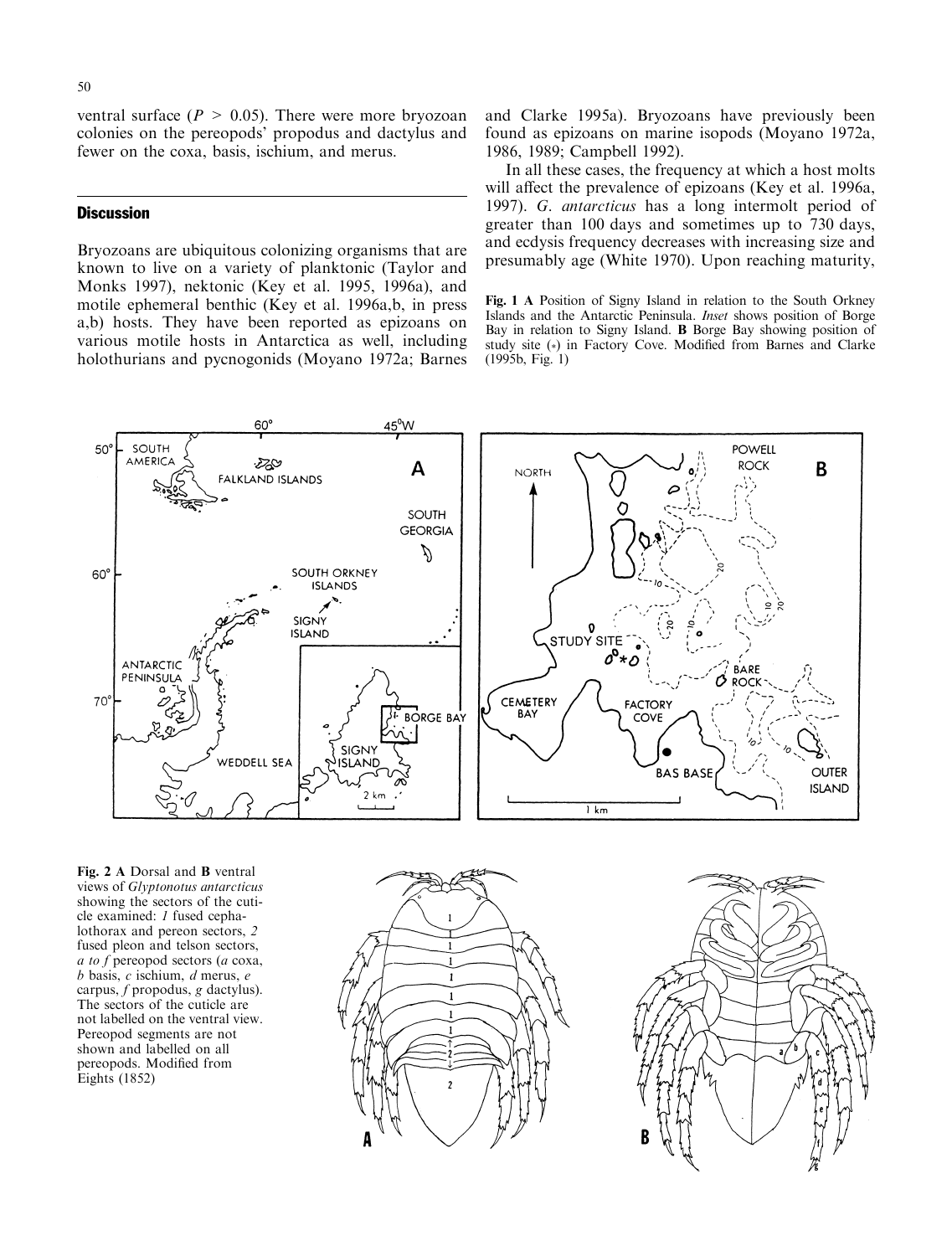Table 1 Epizoic bryozoan species found living on *Glyptonotus antarcticus* and their previously documented depth ranges and substrata (1 Barnes and Clarke 1995a, 2 Hayward 1995, 3<br>Hayward and Thorpe 1988, 4 Barnes 1995a, 5 Table 1 Epizoic bryozoan species found living on Glyptonotus antarcticus and their previously documented depth ranges and substrata (1 Barnes and Clarke 1995a, 2 Hayward 1995, 3 Hayward and Thorpe 1988, 4 Barnes 1995a, 5 Barnes and Clarke 1994, 6 Barnes and Clarke 1995b, 7 Rogick 1956, 8 Moyano and Gordon 1980, 9 Moyano and Wendt 1981, 10 Hayward and Taylor 1984, 11 Moyano 1986, 12 Winston and Hayward 1994, 13 d'Orbigny 1847, 14 Busk 1876, 15 Busk 1879, 16 Jullien 1888, 17 Calvet 1909, 18 Powell 1967, 19 Androsova 1972, 20 Moyano 1972a, 21 Moyano 1975, 22 Moyano 1975, 22 Viviani 1977, 24 Lopez-Gappa 1985, 25 Hayward 1993, 26 Calvet 1904, 27 Gordon 1982, 28 Hayward 1991,

| 29 Moyano 1972b, 30 Barnes 1995b)                  |                                   |              |   |                 |                |                       |       |                   |                   |      |                                   |        |                  |                                     |                          |                                       |
|----------------------------------------------------|-----------------------------------|--------------|---|-----------------|----------------|-----------------------|-------|-------------------|-------------------|------|-----------------------------------|--------|------------------|-------------------------------------|--------------------------|---------------------------------------|
| Species                                            | Depth<br>range<br>$\widehat{\Xi}$ | Rocks Shells |   | fronds<br>Algal | dians<br>Asci- | Brachio-Bryo-<br>pods | zoans | thurians<br>Holo- | Hydro-Lim-<br>ids | pets | Poly-<br>setae<br>corals<br>Octo- | chaete | Pycno-<br>gonids | hulls<br>Ship<br>spicules<br>Sponge | susbs-<br>Total<br>trata | Refer-<br>ences                       |
| Aimulosia antarctica                               | $6 - 19$                          | ×            |   |                 |                |                       |       | ×                 |                   |      |                                   |        |                  |                                     | $\mathbf 2$              | Ņ                                     |
| Arachnopusia inchoata<br>(Powell)                  | $5 - 250$                         | ×            |   |                 | ×              | ×                     |       |                   |                   |      |                                   |        |                  |                                     |                          | $\frac{6}{1}$                         |
| Celleporella antarctica<br>Hayward and Thorpe      | $6 - 67$                          | ×            |   | ×               | ×              | ×                     | ×     | ×                 | ×<br>×            | ×    | ×                                 | ×      | ×                |                                     | $\overline{2}$           | $1, 2, 7-12$                          |
| Moyano and Gordon<br>bougainvillei<br>Celleporella | $0 - 165$                         | ×            | × | ×               | ×              | ×                     | ×     | ×                 | ×<br>×            | ×    | ×                                 | ×      | ×                |                                     | ن                        | $13 - 24$<br>1, 2, 6, 8               |
| Celleporella dictyota<br>(d'Orbigny)               | ç.                                |              |   |                 |                |                       |       |                   |                   |      |                                   |        |                  | ×                                   |                          | 2, 25                                 |
| Harpecia spinosissima<br>Hayward                   | $6 - 40$                          |              | × | ×               |                |                       |       |                   |                   | ×    |                                   |        |                  |                                     |                          | 1, 2, 7, 12,                          |
| Hippadenella inerma<br>(Calvet)                    | $8 - 30$                          | ×            |   |                 |                |                       |       |                   |                   |      |                                   |        |                  |                                     |                          | $\frac{26}{2}$ , $\frac{27}{17}$ , 28 |
| Inversiula nutrix<br>(Calvet)<br>Jullien           | $2 - 25$                          | ×            |   |                 |                | ×                     |       |                   | ×                 |      |                                   |        |                  |                                     |                          | $\frac{12}{30}$ , 22, 29,<br>1, 2, 5, |
| Lacerna eatoni                                     | $6 - 20$                          | ×            |   |                 |                | ×                     |       |                   |                   |      |                                   |        |                  |                                     |                          | 1, 2, 14,<br>15, 28                   |
| Hayward and Taylor<br>Smittina rogickae<br>(Busk)  | 52 >                              | ×            |   |                 |                |                       |       |                   |                   |      |                                   |        |                  |                                     |                          |                                       |
| Total species                                      |                                   |              |   |                 | 3              |                       |       |                   |                   |      |                                   |        |                  |                                     |                          |                                       |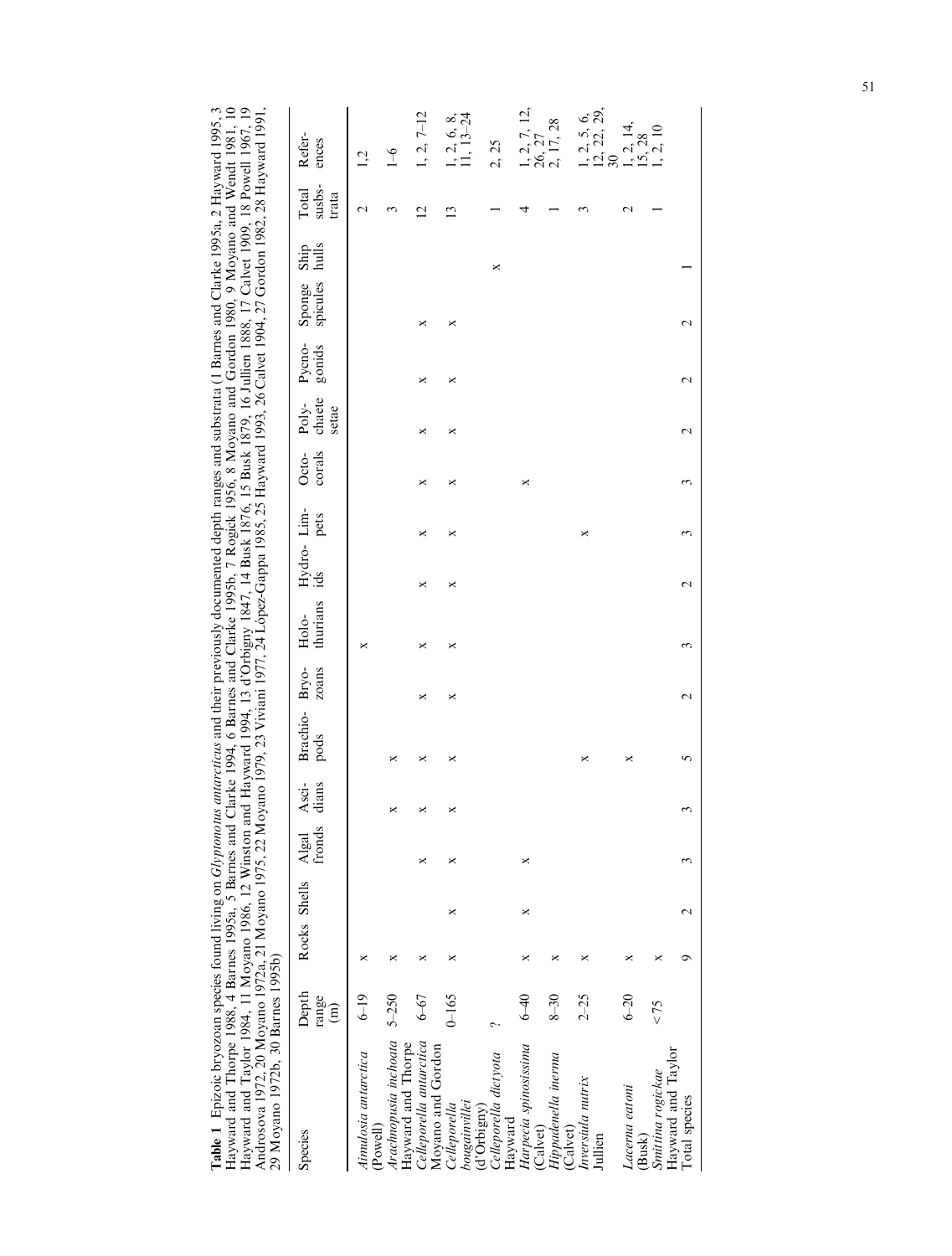| Species                    | No. of<br>isopods<br>colonized | $%$ of<br>isopods<br>colonized | Range in no.<br>of colonies<br>per fouled host | Mean no. of<br>colonies per<br>fouled host | Total no. of<br>colonies per<br>fouled host |
|----------------------------|--------------------------------|--------------------------------|------------------------------------------------|--------------------------------------------|---------------------------------------------|
| Celleporella antarctica    | 18                             | 30.0                           | $1 - 6$                                        | 2.1                                        | 37                                          |
| Celleporella bougainvillei |                                | 13.3                           | 1–5                                            | 2.4                                        | 19                                          |
| Inversiula nutrix          |                                | 11.7                           | 1-6                                            | 2.9                                        | 20                                          |
| Arachnopusia inchoata      |                                | 5.0                            |                                                | 1.0                                        |                                             |
| Celleporella dictyota      |                                | 5.0                            |                                                | 1.0                                        |                                             |
| Aimulosia antarctica       |                                | 3.3                            |                                                | 1.0                                        |                                             |
| Harpecia spinosissima      |                                | 3.3                            | $1 - 2$                                        | 1.5                                        |                                             |
| Hippadenella inerma        |                                |                                |                                                | 1.0                                        |                                             |
| Lacerna eatoni             |                                |                                |                                                | 1.0                                        |                                             |
| Smittina rogickae          |                                |                                |                                                | 1.0                                        |                                             |
| Mean                       | $4.6 \pm 5.3$                  | $7.7 \pm 8.9$                  | $1.0 - 2.5$                                    | $1.5 \pm 0.7$                              | 9.0                                         |
| All species combined       | 25                             | 41.7                           | 1–12                                           | $3.6 \pm 3.0$                              | 90                                          |

**Table 2** Prevalence and intensity of colonizing of *Glyptonotus antarcticus* for each bryozoan species ( $\pm$ SD)

Table 3 Number of bryozoan species and colonies per sector of cuticle of isopod

| Sector of cuticle                                 | No. of<br>bryozoan<br>species | Range in no.<br>of colonies<br>per host | Mean no. of<br>colonies<br>per host | Total no. of<br>colonies<br>per host |
|---------------------------------------------------|-------------------------------|-----------------------------------------|-------------------------------------|--------------------------------------|
| Dorsal fused cephalothorax and pereon             |                               | $0 - 3$                                 | 0.17                                | 10                                   |
| Dorsal fused pleon and telson                     |                               | $0 - 4$                                 | 0.23                                | 14                                   |
| Dorsal total                                      |                               | $0 - 7$                                 | 0.40                                | 24                                   |
| Ventral fused cephalothorax and pereon            |                               | $0 - 5$                                 | 0.55                                | 33                                   |
| Ventral fused pleon and telson                    |                               | $0 - 3$                                 | 0.30                                | 18                                   |
| Coxa                                              |                               | $0 - 1$                                 | 0.02                                |                                      |
| <b>Basis</b>                                      |                               |                                         | 0.00                                |                                      |
| Ischium                                           |                               |                                         | 0.00                                |                                      |
| Merus                                             |                               |                                         | 0.00                                |                                      |
| Carpus                                            |                               | $0 - 1$                                 | 0.03                                | 1.3                                  |
| Propodus                                          |                               | $0 - 1$                                 | 0.11                                | 6.8                                  |
| Dactylus                                          |                               | $0 - 1$                                 | 0.10                                | 5.8                                  |
| Pereopod total                                    |                               | $0 - 3$                                 | 0.25                                | 15                                   |
| Ventral total                                     | 10                            | $0 - 8$                                 | 1.10                                | 66                                   |
| Dorsal and ventral fused cephalothorax and pereon | 9                             | $0 - 5$                                 | 0.72                                | 43                                   |
| Dorsal and ventral fused pleon and telson         | 6                             | $0 - 6$                                 | 0.53                                | 32                                   |
| Total                                             | 10                            | $0 - 12$                                | 1.50                                | 90                                   |

males are, on average, 47.5 mm wide and females 41.4 mm wide (White 1975). The 60 isopods in the present study (width range:  $6-51$  mm, mean  $= 40.5$  mm) probably included a mix of immature and mature individuals with different molting frequencies.

The results from the present study indicate that the abundance and diversity of bryozoan colonies increase with host size. This may be caused by increasing target size for the bryozoan larvae and/or an ontogenetic decrease in the frequency of host molting. The latter has also been suggested for the marine isopod Serolis (Moyano 1989).

The physical disturance of shallow benthic marine environments caused by ice creates a long-term hazard in both ecological and evolutionary time (White 1977). The frequency of ice scour in places such as the study site means that on an evolutionary time scale, ice scouring will have a major impact on benthic invertebrates (Peck and Bullough 1993). Barnes and Clarke (1995a) showed that the composition of the epizoic bryozoan community

at the study site is much different from that on adjacent abiotic substrata. This suggests that some epizoic bryozoans may have evolved a different substratum niche from those bryozoans on hard substrata.

Bryozoans are generally poor competitors for substratum space (Russ 1982) and as a result tend to be more common on ephemeral (McKinney and Jackson 1989) and/or recently disturbed substrata (Barnes 1995a,b). Bryozoans are an important part of communities in early stages of development on newly exposed substrata, especially at high latitudes (e.g., Barnes 1995a,b). They have a greater survivability on motile, ephemeral substrata such as those provided by the exoskeletons of isopods.

The most common organisms in the shallow, ice-impacted zone are transient populations of motile organisms such as limpets, amphipods, and isopods (Barnes 1995b). This is because epibenthic sessile organisms have little chance of escaping moving ice, unlike motile organisms such as G. antarcticus (Dayton et al. 1970).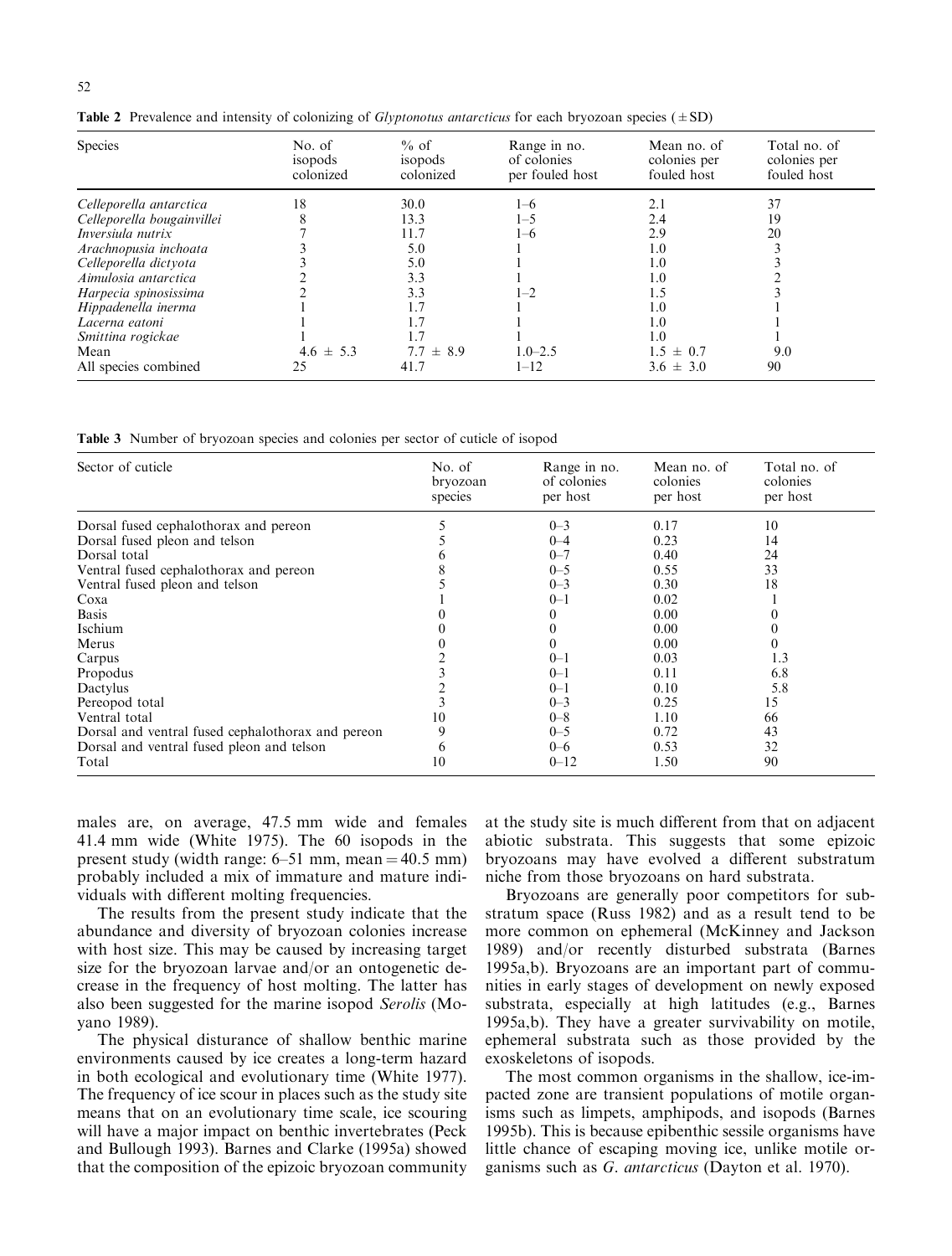The diversity of bryozoan species on motile ephemeral substrata in environments without frequent disruption of the benthos by ice (e.g., Key et al. 1995, 1996a,b, in press a,b) is an order of magnitude lower than the diversity of epizoic bryozoan species on G. antarcticus. Because of the previously mentioned frequent ice scour in the study area, there may be more intense selective pressure for epibiosis to evolve in multiple lineages. Epibiosis on motile ephemeral substrata in the Antarctic may be the evolutionary result of the longterm disturbance of the shallow benthos by ice.

Epibionts that are more opportunistic in their substratum selection can be considered generalists as compared to specialists, which exhibit greater substratum selectivity. The 10 bryozoan species found on G. antarcticus have also been reported on 14 other substrata (Table 1). Celleporella bougainvillei and C. antarctica, which have previously been reported on  $12-13$  of these substrata, could be considered low specificity (i.e., generalist) colonizing species. The other species, which have been reported on four or fewer substrata, could be considered as higher specificity (i.e., specialist) species. The diversity of substrata (both inorganic and animal) utilized by a species is a function of substratum selectivity and of how common or well studied the species is. Species may be found on a lower diversity of substratum types because: (1) they truly specialize on fewer substrata; (2) because they are rare or less well studied and have simply not been found on a higher diversity of substrata; or (3) because they live at depths with a lower diversity of available substratum types. Arachnopusia inchoata and I. nutrix are two of the most common species in the study area (Barnes and Rothery 1996), so their small number of substrata exploited probably does represent a higher degree of substratum specificity. C. bougainvillei and C. antarctica are also very common in the study area (Barnes and Rothery 1996).

It appears that this relationship between the epizoic bryozoans and their isopods is not just opportunistic and fortuitous. The high diversity of epizoic bryozoans in this environment where the substratum is frequently scoured by ice suggests that epibiosis may be selectively advantageous even though the host molts. This is supported by the high specificity in substratum selection exhibited by most of the bryozoans and the lower diversity of bryozoans found on rocks at the site (Table 1).

Alternatively, other environmental factors may be involved or these Antarctic bryozoans may be more opportunistic in their substratum utilization. This is supported by the higher prevalence of rocks with bryozoans  $(56\%)$  compared to the isopods  $(42\%)$ (Barnes et al. 1996).

Finally, why did the bryozoans preferentially settle on certain sectors of the isopods' cuticles? Bryozoan larvae do not haphazardly select settlement sites. They show preferences for specific substrata which are often based on the orientation of the substratum (e.g., Pomerat and Reiner 1942), how cryptic the substratum is (e.g., Lescinsky 1993), or the presence of a certain microflora (e.g., Scholz and Krumbein 1996).

Various host behaviors can affect the distribution of epizoans, as has been shown with epizoic foraminiferans on Arctic isopods (Svavarsson and Davidsdottir 1994, 1995). Host feeding could make small food particles available to ventrally located bryozoans. The spatial distribution of epizoic bryozoans on motile hosts may reflect those areas (e.g., dorsal surface) incurring the least abrasion and/or the least fouling by sediment during motion of the host. This host species does not burrow (Meyer-Rochow 1980), and therefore potential abrasion of epizoans is reduced as compared to some burrowing brachyuran Crustacea and xiphosuran Chelicerata whose behavior has been implicated in negatively impacting epizoans (Key et al. 1996a,b, 1997, in press a,b).

In addition, host copulation could abrade bryozoans. Extended, pre-copulative pairing is common in isopods, and in this species, males carry pre-adult females for as long as 190 days preceding the ecdysis of the female to maturity (White 1970). Copulation occurs with the male and female ventral sides in apposition (White 1970). It was expected that this extended pairing and copulation would result in the abrasion of epizoic bryozoans and a reduced intensity of bryozoans on the ventral surface. However, no difference in colonization was found between the dorsal and ventral surfaces.

Acknowledgements We are grateful to the members of the British Antarctic Survey research station at Signy Island, South Orkney Islands, Antarctica. We would especially like to thank the dive officers Greg Wilkinson, Derek Gittins, and Rob Wood, the marine assistants Luke Bullough and Simon Brockington, and the boatmen: Pete Macko and Russell Manning. Peter Hayward assisted in the bryozoan taxonomy, Marilyn Schotte helped with the isopods, and Tara Jones did the drafting. This paper was greatly improved by the comments of Lloyd Peck and three anonymous reviewers. This research was made possible through the financial support of a Dickinson College Board of Advisors Grant and a National Science Foundation grant (BSR-8917108) to M.M. Key.

#### References

- Androsova EI (1972) Marine invertebrates from Adelie Land, collected by the 12th and 15th French Antarctic Expeditions. 6. Bryozoa. Tethys [Suppl 4]:87-102
- Arntz WE, Brey T, Gallardo VA (1994) Antarctic zoobenthos. Oceanogr Mar Biol Annu Rev 32:251-304
- Barnes DKA (1995a) Sublittoral epifaunal communities at Signy Island, Antarctica. II. Below the ice foot zone. Mar Biol  $121:565-572$
- Barnes DKA (1995b) Sublittoral epifaunal communities at Signy Island, Antarctica. I. The ice foot zone. Mar Biol 121:555-563
- Barnes DKA (1996) Low levels of colonisation in Antarctica: the role of bryozoans in early community development. In: Gordon DP, Smith AM, Grant-Mackie JA (eds) Bryozoans in space and time. National Institute of Water and Atmospheric Research, Wellington, pp 19-28
- Barnes DKA, Clarke A (1994) Seasonal variation in the feeding activity of four species of Antarctic bryozoan in relation to environmental factors. J Exp Mar Biol Ecol 181:117-133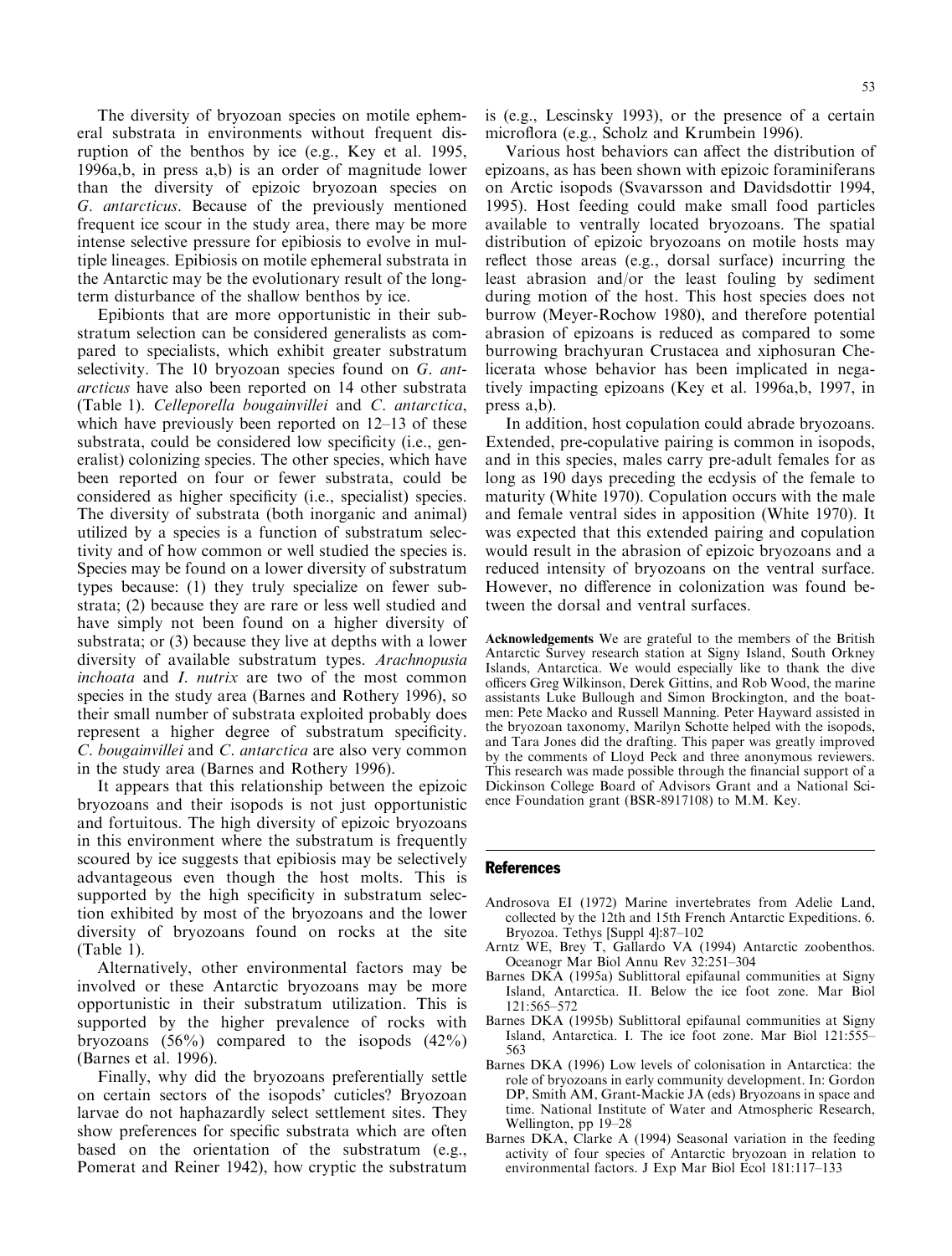- Barnes DKA, Clarke A (1995a) Epibiotic communities on sublittoral macroinvertebrates at Signy Island, Antarctica. J Mar Biol Assoc UK 75:689–703
- Barnes DKA, Clarke A (1995b) Seasonality of feeding activity in Antarctic suspension feeders. Polar Biol 15:335-340
- Barnes DKA, Rothery P (1996) Competition in encrusting antarctic bryozoan assemblages: outcomes, influences and implications. J Exp Mar Biol Ecol  $196:267-284$
- Barnes DKA, Rothery P, Clarke A (1996) Colonisation and development in encrusting communities from the Antarctic intertidal and sublittoral. J Exp Mar Biol Ecol  $196:251-265$
- Busk G (1876) Description of some new species of Polyzoa from Kerguelen's Island. Annu Mag Nat Hist 4:116-118
- Busk G (1879) Polyzoa. Philos Trans R Soc Lond 168:193-199
- Calvet L (1904) Bryozoen. Ergeb Hamburg Magalhaen Sammel 1892/93
- Calvet L (1909) Bryozoaires. Expédition Antarctique Française commandée par Dr. Jean Charcot. Sciences Naturalles: documents Scientifiques, Paris.
- Campbell D (1992) Survival in the crystal desert. New Sci 1846:30-34
- Chaigneau J, Besse C, Jargos PP, Martin G, Wägele JW, Willig A (1991) Organ of bellonci of an Antarctic crustacean, the marine isopod Glyptonotus antarcticus. J Morphol 207:119-128
- Clarke A, Holmes LJ, White MG (1988) The annual cycle of temperature, chlorophyll and major nutrients at Signy Island, South Orkney Islands 1969-1982. Bull Br Antarct Surv 80:65-86
- Connell JH, Keough MJ (1985) Disturbance and patch dynamics of subtidal marine animals on hard substrata. In: Pickett STA, White PS (eds) The ecology of natural disturbance and patch dynamics. Academic Press, San Diego, pp 125-151
- Dayton PK, Robilliard GA, Paine RT (1970) Benthic faunal zonation as a result of anchor ice at McMurdo Sound, Antarctica. In: Holdgate MW (ed) Antarctic ecology, vol 1. Academic Press, London, pp 244-258
- Eights J (1852) Description of a new animal belonging to the Crustacea, discovered on the Antarctic Seas by the author, James Eight. Trans Albany Inst 2:331–334
- Gordon DP (1982) The genera of the Chaperiidae (Bryozoa). N Z J Zool 9:1-24
- Hayward PJ (1991) Systematic studies on some Antarctic and sub-Antarctic Ascophora (Bryozoa: Cheilostomata). Zool J Linn Soc 101:299-355
- Hayward PJ (1993) New species of cheilostomate Bryozoa from Antarctica and the subantarctic southwest Atlantic. J Nat Hist 27:1409±1430
- Hayward PJ (1995) Antarctic cheilostomatous bryozoa. Oxford University Press, Oxford
- Hayward PJ, Taylor PD (1984) Fossil and recent Cheilostomata (Bryozoa) from the Ross Sea, Antarctica. J Nat Hist 18:71-94
- Hayward PJ, Thorpe JP (1988) Species of Arachnopusia (Bryozoa: Cheilostomata) collected by Discovery Investigations. J Nat Hist 22:773-799
- Hedgpeth JW (1971). Perspective on benthic ecology in Antarctica. In: Quam LO (ed) Research in the Antarctic. American Association for the Advancement of Science, Washington, DC, pp 93±136
- Jullien J (1888) Bryozoaires. Mission Sci Cap Horn (1882–1883), Zool 6:1-94
- Key MM Jr, Jeffries WB, Voris HK (1995) Epizoic bryozoans, sea snakes, and other nektonic substrates. Bull Mar Sci 56:462-474
- Key MM Jr, Jeffries WB, Voris HK, Yang CM (1996a) Epizoic bryozoans and mobile ephemeral host substrata. In: Gordon DP, Smith AM, Grant-Mackie JA (eds) Bryozoans in space and time. National Institute of Water and Atmospheric Research, Wellington, pp 157-165
- Key MM Jr, Jeffries WB, Voris HK, Yang CM (1996b) Epizoic bryozoans, horseshoe crabs, and other mobile benthic substrates. Bull Mar Sci 58:368-384
- Key MM Jr, Volpe JW, Jeffries WB, Voris HK (1997) Barnacle fouling of the blue crab Callinectes sapidus at Beaufort, North Carolina. J Crust Biol 17:424-439
- Key MM Jr, Winston JE, Volpe JW, Jeffries WB, Voris HK (in press a) Bryozoan fouling of the blue crab, Callinectes sapidus, at Beaufort, North Carolina. Bull Mar Sci
- Key MM Jr, Jeffries WB, Voris HK, Yang CM (in press b) Bryozoan fouling pattern on the horseshoe crab Tachypleus gigas (Müller) from Singapore. Smithsonian Contrib Mar Sci
- Lescinsky HL (1993) Taphonomy and paleoecology of epibionts on the scallops Chlamys hastata (Sowerby, 1843) and Chlamys rubida (Hinds, 1845). Palaios 8:267-277
- López-Gappa JJ (1985) Briozoos marinos de la Ría Deseado (Santa Cruz, Argentina). II. Familia Hippothoidae. Physis secc A 43:51±63
- McKinney FK, Jackson JBC (1989) Bryozoan evolution. Unwin Hyman, Boston
- Meyer-Rochow VB (1980) Cuticular surface structures in Glyptonotus antarcticus  $-$  a marine isopod from the Ross Sea (Antarctica). Zoomorphology 94:209-216
- Moyano G HI (1972a) Briozoos epizoos de Laetmonice producta Grube (Annelida, Polychaeta). Ser Cient Inst Antart Chil 2:3-10
- Moyano G HI (1972b) Aspectos sistematicos astogeneticos y reproductivos de Inversiula nutrix Jullien, 1888 (Bryozoa: Cheilostomata). Bol Soc Biol Concepcion 45:105-116
- Moyano G HI (1975) El polimorfismo de los Bryozoa antarticos como un índice de estabilidad ambiental. Gayana Zool Concepcion  $33:1-42$
- Moyano G HI (1979) Bryozoa from Antarctic bays: some ecological aspects. In: Larwood GP, Abbott MB (eds) Advances in bryozoology. Academic Press, London, pp 383-402
- Moyano G HI (1986) Bryozoa marinos Chilenos 6. Cheilostomata Hippothoidae: south eastern Pacific species. Bol Soc Biol Concepcion  $57:89-135$
- Moyano G HI (1989) Epibiosis en Bryozoa Chilenos. Gayana Zool Concepcion  $53:45-61$
- Moyano G HI, Gordon DP (1980) New species of Hippothoidae (Bryozoa) from Chile, Antarctica and New Zealand. J R Soc N  $Z$  10:75 $-95$
- Moyano G HI, Wendt S A (1981) Bryozoa epizoos de Psolus charcoti Vaney 1907 (Holothuroidea, Psolidae). Ser Cient Inst Antart Chil 27:5-11
- d'Orbigny AD (1847) Voyage dans l'Amérique-Méridionale. V. Part IV. Zoophytes. Paris
- Peck LS, Bullough L (1993) Growth and population structure in the infaunal bivalve Yoldia eightsi in relation to iceberg activity at Signy Island, Antarctica. Mar Biol 117:235-241
- Pomerat CM, Reiner ER (1942) The influence of surface angle and of light on the attachment of barnacles and other sedentary organisms. Biol Bull 82:14-25
- Powell NA (1967) Polyzoa (Bryozoa)-Ascophora-from north New Zealand. Discovery Rep 34:199-394
- Rogick MD (1956) Studies on marine Bryozoa. VII. Hippothoa. Ohio J Sci 56:183-191
- Rogick MD (1965) Bryozoa of the Antarctic. In: Van Oye P, Van Mieghem J (eds) Biogeography and ecology in Antarctica. Junk, The Hague, pp 401–413
- Russ GR (1982) Overgrowth in a marine epifaunal community: competitive hierarchies and competitive networks. Oecologia 53:12±19
- Scholz J, Krumbein WE (1996) Microbial mats and biofilms associated with bryozoans. In: Gordon DP, Smith AM, Grant-Mackie JA (eds) Bryozoans in space and time. National Institute of Water and Atmospheric Research, Wellington, pp 283– 298
- Svavarsson J, Davidsdottir B (1994) Foraminiferan (Protozoa) epizoites on Arctic isopods (Crustacea) as indicators of isopod behaviour? Mar Biol 118:239-246
- Svavarsson J, Davidsdottir B (1995) Cibicides spp. (Protozoa, Foraminifera) as epizoites on the Arctic antenna-brooding Arcturus baffini (Crustacea, Isopoda, Valvifera). Polar Biol 15:569±574
- Taylor PD, Monks N (1997) A new cheilostome bryozoan genus pseudoplanktonic on molluscs and algae. Invertebr Biol 116:39±51